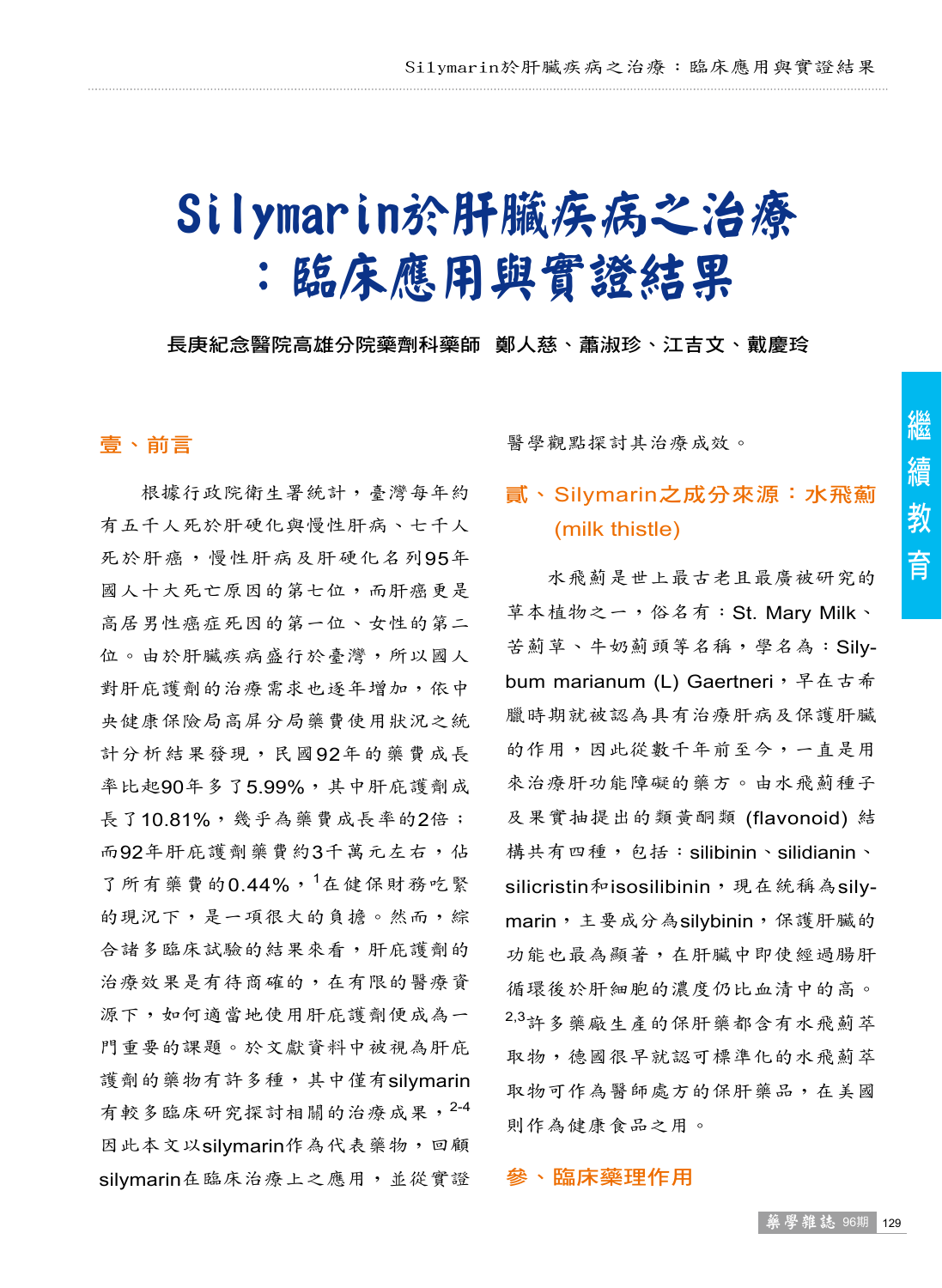持續性的B型肝炎病毒感染是日後演 變成為肝細胞癌的重要危險因子,而慢性 C型肝炎病毒感染者,平均有20%的人會 發展成為肝硬化,有0.5~2.5%的人會進 展至肝細胞癌。5,6 對於病毒性肝炎的治療 處置,interferon或lamivudine仍是目前治 療B型肝炎最具療效的藥物;<sup>7</sup>而ribavirin 加上interferon則建議用於C型肝炎的治 療。<sup>8</sup>雖然上述之治療對策已經證實可以 提高肝炎病患的存活率,但卻因為引起藥 物不良反應的頻率較高且價格昂貴而難以 廣為患者所接受, 9,10因此許多肝臟疾病 患者便轉而尋求較不具毒性且有效的替代 治療藥物。而研究證實silymarin有調節發 炎媒介物質的作用,例如:抗腫瘤壞死因 子(tumor necrosis factor, TNF)、nitrous oxide以及interleukin-6等,因此具有抗發 炎的效果。除此之外,關於silymarin細胞 保護作用的藥理機轉,也在研究中一一被 探索出來,總括而言,潛在的作用機轉包 括:具有抗氧化物的特性並可抑制脂質的 過氧化作用、抑制nuclear factor-κB活 化、抗纖維化的效用、免疫調解作用、調 節細胞的通透性、防止粒線體損傷、抑制 cytochrome P450的活性以及提高RNA與 DNA和蛋白質的生合成等作用。2,3 以下則 將介紹silymarin用於治療各種肝臟疾病可 能之藥理作用。

# 一、病毒性肝炎

於病毒性肝炎,有1~5%的人是受到 B型肝炎病毒感染,另外有85%則是因 為C型肝炎病毒所致。<sup>5</sup>慢性B型肝炎的

患者,若以interferon-α治療可使B型肝 炎e抗原 (HBeAg) 從血液中消失,用以 減少發炎反應、改善臨床症狀;<sup>7</sup> 而合併 interferon- $\alpha$  與ribavarin治療C型肝炎, 則可抑制C型肝炎病毒RNA的濃度。<sup>8</sup> 而 silymarin雖然無法影響病毒的複製,但就 **藥理作用來推測,或許可預期silymarin能** 夠抑制因病毒感染所誘發的一連串發炎與 細胞毒性反應。2

# 二、酒精性肝炎

最近的文獻回顧支持了導致急性與 慢性酒精中毒之主要媒介,是因為酒精 於組織中會產生破壞性自由基的這種假 說,而此種自由基誘導作用將會繼續往下 形成一種複雜的交互作用過程。一項以慢 性酒精性肝炎患者為對象的雙盲研究中發 現,受試者接受silymarin每日420mg的劑 量治療6個月後,可顯著地恢復病患紅血 球與淋巴球超氧化物歧化酶 (superoxide dismutase) 的活性和血清中-SH基的濃 度以及麩氨基硫過氧化酶 (glutathione peroxidase) 的活性,而這些研究資料間 接地假設了抗氧化和抗過氧化的效果或許 為silymarin肝臟保護機轉中相當重要的一 環。<sup>2</sup>

# 三、肝硬化

肝硬化往往是非酒精性或酒精性脂肪 肝與慢性病毒性肝炎(B型與C型肝炎)最後 的共同路徑,而所有的治療處置對於這些 成因,其實效果相當地有限,唯一確立的 治療方式便是酒精性肝臟疾病的患者應立

繼 緯 教 育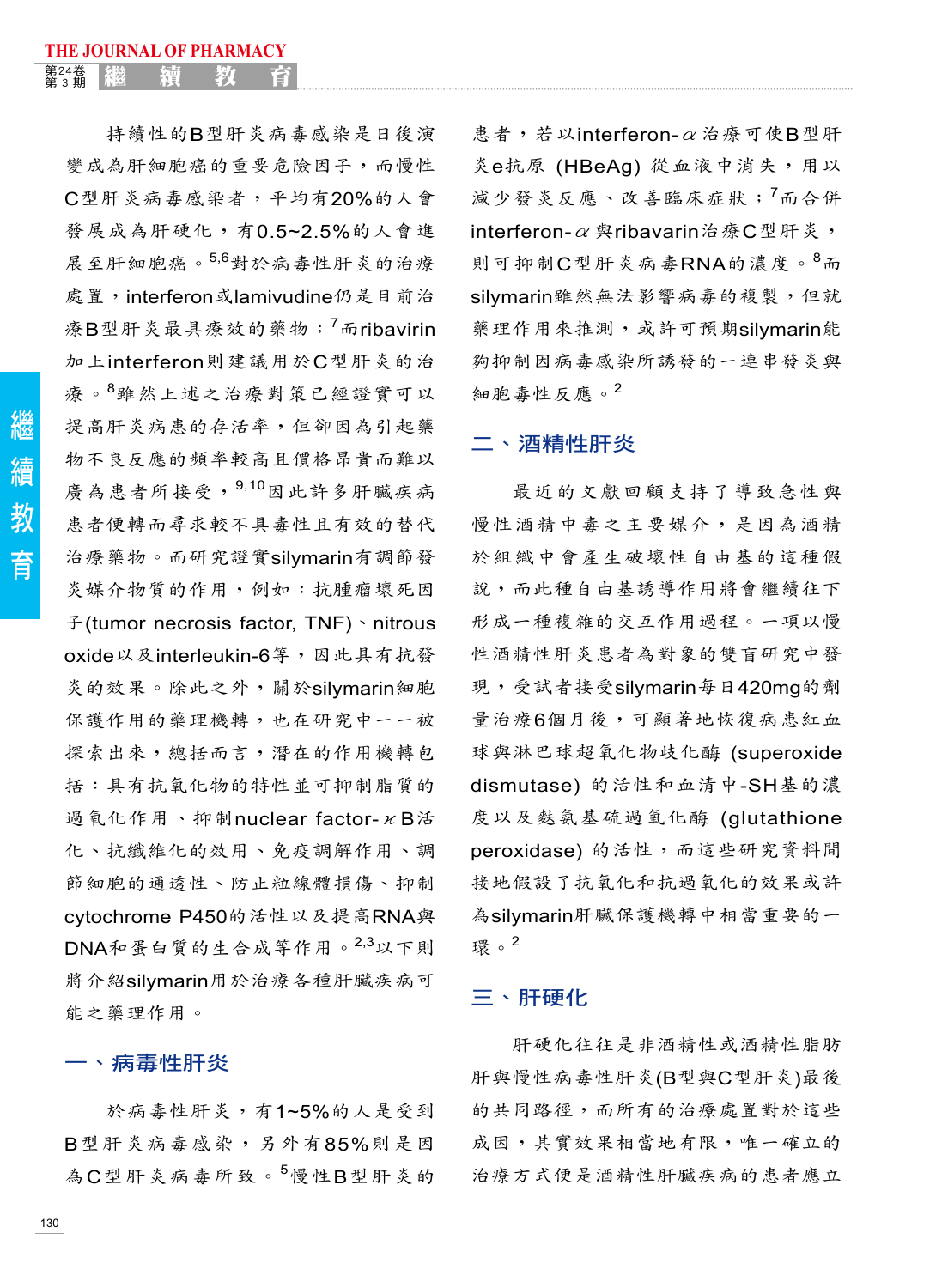即戒酒。<sup>2</sup> 使用silymarin來治療肝硬化若 就藥理學的觀點而言,可資運用的作用機 轉相當廣泛,例如: silymarin可抑制5-lipoxygenase路徑,尤其是其具有leukotriene B4 (LTB4) 與活性氧化物 (reactive oxygen species) 清除者的特性;而抑制 nuclear factor- κB、激酶(kinases) 與凋 亡蛋白酶 (caspases) 的活化或許可用來 解釋silymarin在細胞保護功能上的角色。 除此之外,於動物實驗中亦證實silymarin 可減少膽道阻塞的大白鼠肝臟中的collaqen和pro-collagen III含量。<sup>2</sup>

由以下的研究可瞭解到silymarin對 肝硬化的治療成果,此研究為一隨機臨 床試驗,於170名患者中有87名(酒精 性肝硬化者46名、非酒精性者41名)接 受silymarin 140mg每日三次的治療,而 另外83名(酒精性肝硬化者45名、非酒 精性者38名)則是接受安慰劑治療。此 試驗平均觀察期為41個月,研究結果發 現:安慰劑組有10人退出,37名患者死 亡(含2名退出者),其中有31人的死因 與肝臟疾病有關;治療組有14人退出, 24名患者死亡(含4名退出者),其中有 18人的死因與肝臟疾病有關。四年的存 活率於silymarin治療組為58%、於安慰 劑組為39% (p=0.001),經次族群分析後 發現silymarin的治療對於酒精性肝硬化者 (p=0.01) 與起初的肝硬化分級為Child A 者 (p=0.03) 最為有效。<sup>2</sup>

#### 肆、實證醫學觀點

儘管silymarin早已廣泛地用於肝臟疾

病的治療,但以各類肝臟疾病患者為研究 對象進行臨床試驗時,其療效卻無法獲得 一致性的結果,這些研究認為silymarin並 無法降低死亡率以及改善肝功能與肝臟的 組織學。有研究者將先前silymarin用於肝 臟疾病治療的相關臨床試驗進行統合分析 (meta-analysis) 後發現,這些臨床研究均 有其重大的研究限制,其中兩個主要的限 制分別為:(1)研究對象不一致,導因於 缺乏明確的納入與排除條件。(2) 接受的 治療劑量各異,無法互相比較,這些限制 使得個別研究間難以互相比較,所以對其 結果也就無法予以適當的解釋。<sup>11</sup>

有鑑於此,Rambaldi等人<sup>12</sup>將silymarin用於酒精性和/或病毒性(B型與C 型)肝炎治療的隨機臨床試驗進行系統性 回顧,評估silymarin在與對照試驗或不介 入治療相互比較之下,對酒精性和/或病 毒性肝炎患者的益處與傷害。此項回顧的 納入條件為:僅包含酒精性和/或病毒性 肝炎的隨機臨床試驗、隨機臨床試驗可以 是雙盲或單盲或非盲性的、可為已發表或 未發表的試驗、沒有語言的限制。以死亡 率作為治療成果的評量,評量的項目包括 以下類型:(1)死亡人數分為總死亡人數 與肝臟相關死亡人數,此為主要的評量 項目。(2)臨床症狀與併發症的發展。(3) 肝臟的生化檢驗數值與肝功能評估。(4) 肝生檢結果。(5)不良反應事件的型態與 件數。表示方法是以相對風險值 (relative risks, RR) 及95%信賴區間 (95% confidence interval, CI)來呈現。搜尋結果共有 18個隨機臨床試驗、1,088名酒精性和/或

繼

續

教

育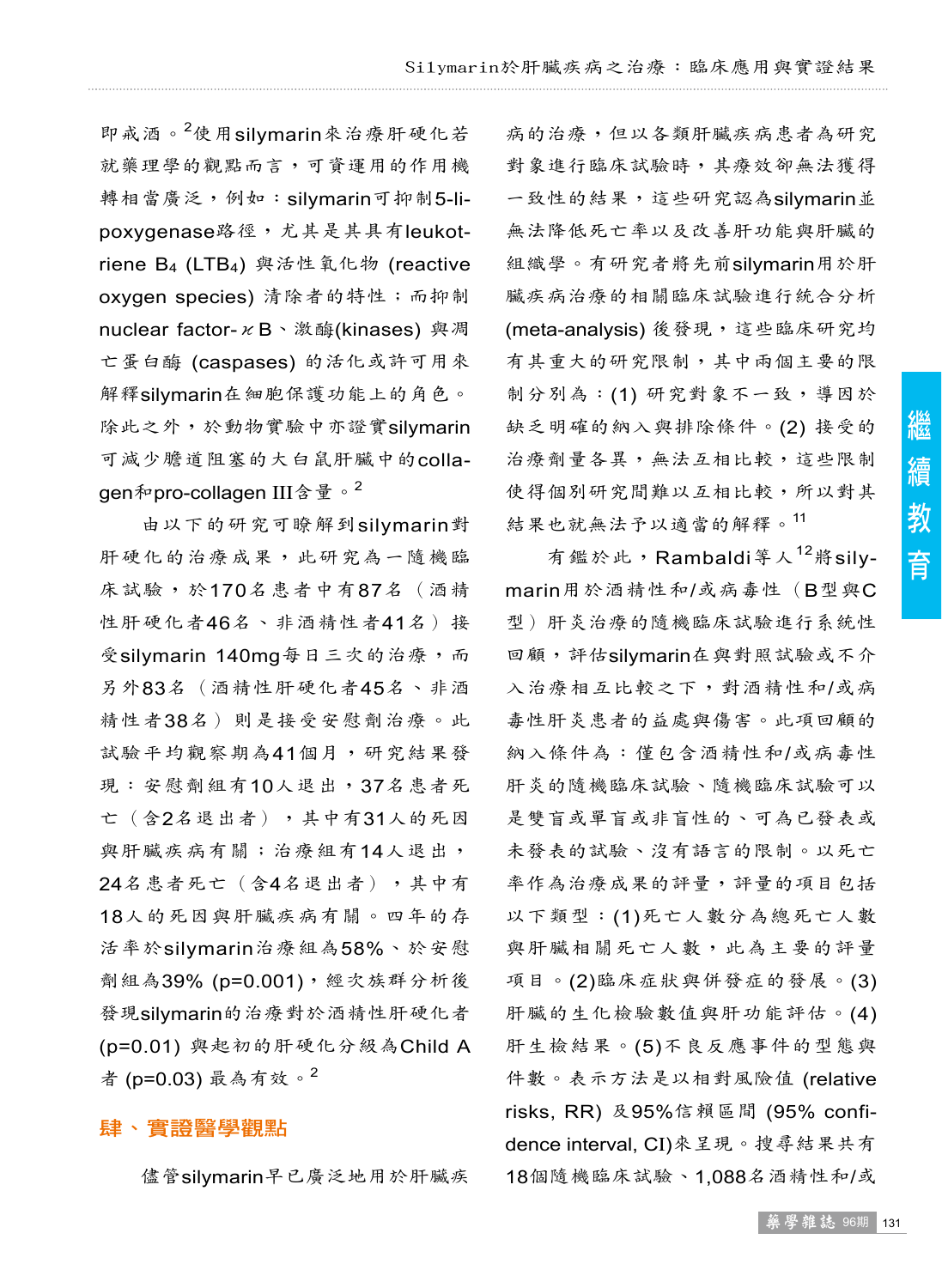病毒性肝炎的病患符合納入條件,此18 個臨床試驗中只有28.6%具有高品質的方 法學。分析結果發現:silymarin與空白試 驗或不介入治療相互比較之下,對於死亡 率 (RR 0.78, 95%CI 0.53-1.15)、肝臟疾 病的併發症 (RR 0.95, 95%CI 0.83-1.09) 或肝臟的組織學都未達統計上顯著差異。 當合併分析所有的臨床試驗時, silymarin 可以顯著降低肝臟相關死亡率 (RR 0.50, 95%CI 0.29-0.88),但此效果在高品質 的臨床試驗中卻無法觀察到 (RR 0.57, 95%CI 0.28-1.19); silymarin也可以降低 酒精性肝炎患者死亡率的益處 (RR 0.58, 95%CI 0.34-0.98; P=0.04), 但同樣地, 並無法在高品質的試驗中觀察到相同的 結果 (RR 0.34, 95%CI 0.06-2.11)。另一 方面,屬於正面的結果是silymarin並不會 增加藥品不良反應的發生風險 (RR 0.83, 95%CI 0.46-1.50);而對於生活品質的改 善或健康經濟學的成果,則未有任何臨床 試驗從事這方面的研究。但此系統性回顧 仍有其限制,首先是由於樣本數過少,因 此限制了統計檢定力 (power);其次則是 因為僅針對酒精性和/或病毒性肝炎患者 進行分析,所以其他的肝臟疾病如:非酒 精肝炎、藥物性肝炎,就必須參考另外的 文獻回顧。<sup>12</sup>

總括而言,此結果仍對silymarin於酒 精性和/或病毒性(B型與C型)肝炎患者 的治療效益有所質疑,並強調缺乏高品質 的臨床證據用以支持此治療方式,因此須 再有更多的臨床隨機對照試驗結果呈現後 方能下定論。

# 伍、肝臟疾病之治療選擇

然而接下來需要思考的問題是, 倘若 silymarin對於肝臟疾病之治療效果仍舊是 個疑問時,那麼該用什麼藥物去治療患者 的肝臟疾病呢。

#### 一、酒精性肝炎

有幾種藥品曾嘗試過這方面疾病 的治療,但經隨機臨床試驗與統合分析 後,其結果並未能有顯著的臨床差異性, 這些藥品包括:clochicine、anabolicandrogenic steroids、propylthiouracil、 glucocorticosteroids、insulin/glucagon、 amlodipine以及amino acid輸液補給等。 <sup>12,13</sup>根據研究,現今以S-adenoyl-L-methionine丶<sup>14</sup>pentoxifyllin<sup>15</sup>以及silymarin<sup>12</sup> 較可能成為具有治療潛力的藥品,但都需 要進一步的臨床證據支持,必須要強調的 是,目前還未有足夠的證據得以支持或否 定silymarin對酒精性肝臟疾病的療效。此 外,長期酗酒是引起酒精性肝炎的主要原 因,倘若患者在以肝庇護劑治療的同時未 能改變酗酒的習慣將會造成醫療的浪費, 對於此類病患須先規勸患者戒酒而非一昧 地給予肝庇護劑治療。

#### 二、B型/C型肝炎

單獨使用interferon治療C型肝炎患 者其療效仍有限,根據最近的研究建議 以ribavirin合併interferon治療C型肝炎患 者,更能改善肝臟的組織學,也能降低肝 臟相關的致病率與致死率,但是合併治療 也會提高貧血與藥品不良反應的風險。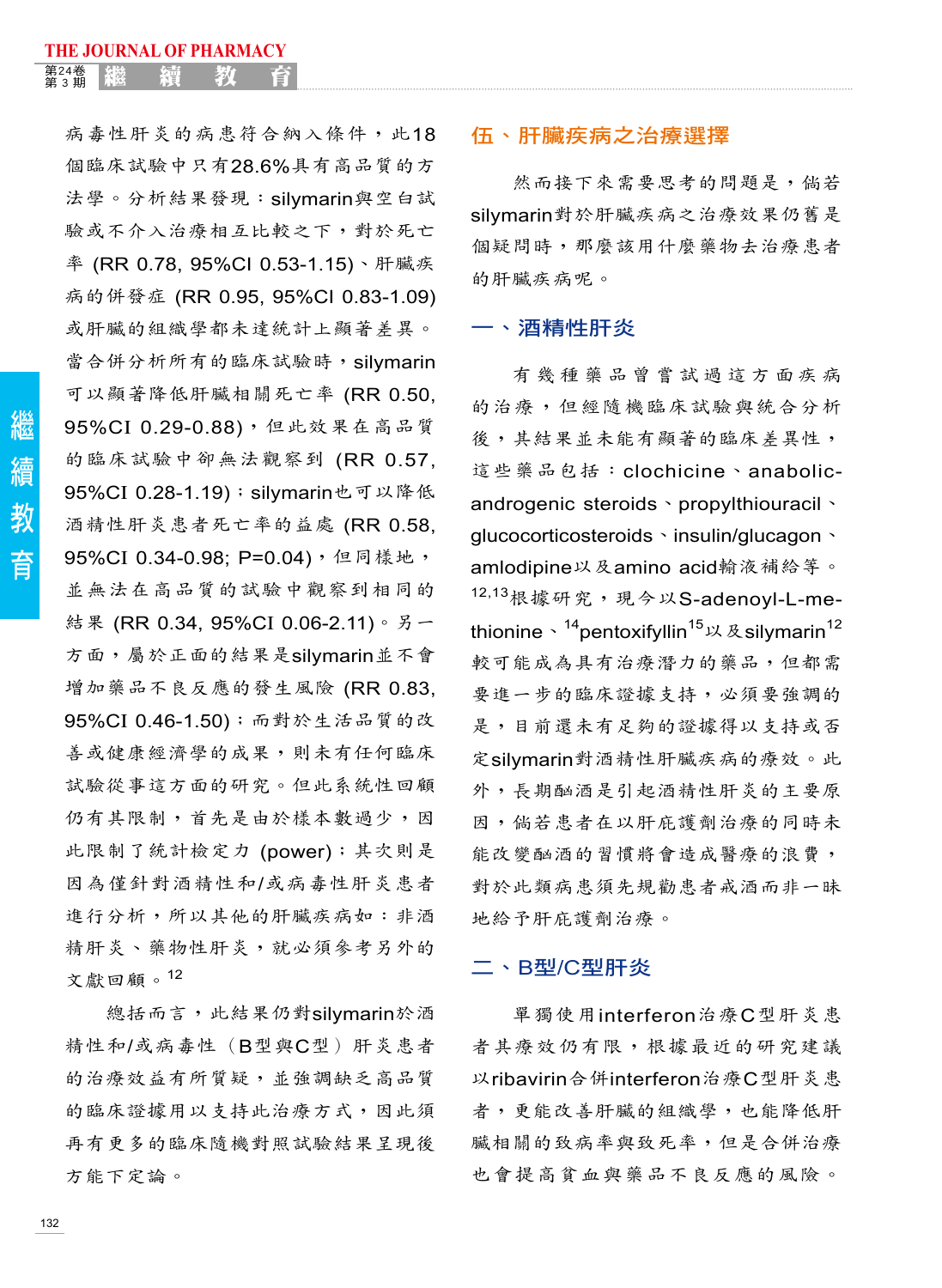8,9 B型肝炎的患者則可以選用interferon 或lamivudine,這是目前較具一定療效 且已在臺灣上市的藥物,但已出現肝功 能失償 (hepatic decompensation) 的患 者,應儘快以lamivudine治療,而不適用 interferon ∘<sup>6</sup>

#### 陸、結論

國人多將肝庇護劑視為強肝解毒的藥 品而使其用藥日益氾濫,目前從實證醫學 的觀點而言,silymarin對於肝臟疾病之治 療效益仍舊未有明確的答案,然而缺乏證 據可資證明其有效性並不等同於已然證實 無效,因此期待將來有更多高品質的臨床 對照試驗來證實silymarin的治療成效,以 作為醫師處方藥物決策之依據。

# 參考資料:

- 1. 衛生署全民健康保險爭議審議委員會: 肝炎病患使用肝庇護劑之爭議。台灣醫 學2005; 19: 232-4.
- 2. Saller R, Meier R, Brignoli R: The use of silymarin in the treatment of liver disease. Drugs 2001; 61: 2035-63.
- 3. Rainone F: Milk thistle. Am Fam Physician 2005; 72: 1085-8.
- 4. Gordona A, Hobbs DA, Bowden DS, et al: Effects of silybum marianum on serum hepatitis C virus RNA, alanine aminotransferase levels and wellbeing in patients with chronic hepatitis C. J Gastroenterol Hepatol 2006; 21: 275-80.
- 5. Hoofnagle JH, Di Bisceglie AM: The treatment of chronic viral hepatitis. N Engl J Med 1997; 336: 347-56.
- 6. World Health Organization: Global surveillance and control of hepatitis C. J Viral Hep 1996; 6: 35-47.
- 7. Liaw YF, Leung N, Guan R, George Lau KK, Merican I: Asian Pacific Consensus Working Parties on Hepatitis B. Asian-Pacific consensus statement on the management of chronic hepatitis B. J Gastroenterol Hepatol 2003; 18: 239-45.
- 8. Pianko S, McHatchison JG: Treatment of hepatitis C with interferon and ribavirin. J Gastroenberol Hepatol 2000; 15: 581-6.
- 9. De Franceschi L, Fattovich G, Turrini F, et al: Hemolytic anemia induced by ribavirin therapy in patients with chronic hepatitis C virus infection: role of membrane oxidative damage. Hepatology 2000; 31: 997-1004.
- 10.El-Zayadi AR, Attia M, Badran HM, et al: Non-interferon-based therapy: an option for amelioration of necro-inflammation in hepatitis C patients who cannot afford interferon therapy. Liver International 2005; 25: 746-51.
- 11. Jacobs BP, Dennehy C, Ramirez G, Sapp J, Lawrence VA. Milk thistle for the treatment of liver disease: a systemic review and meta-analysis. Am J